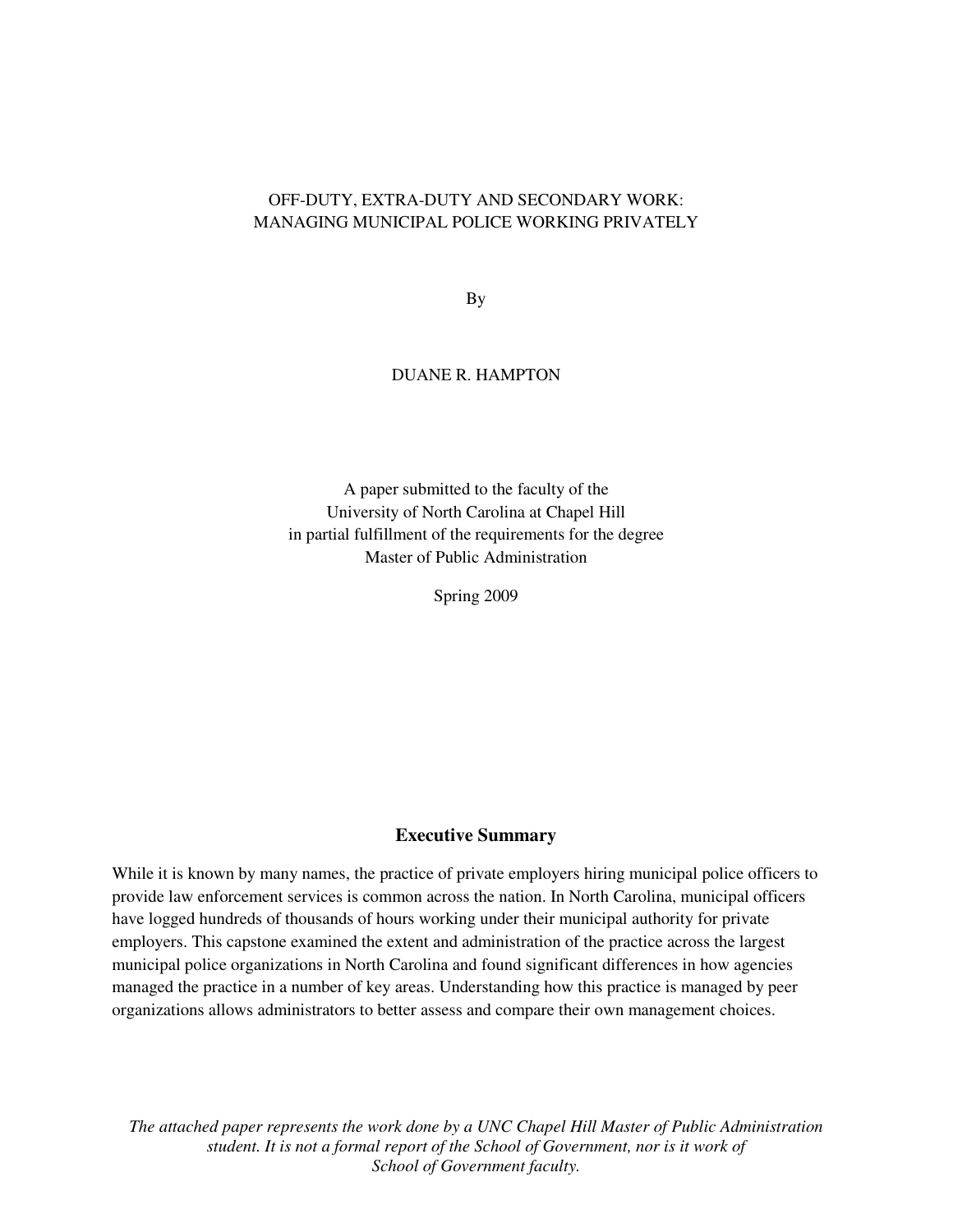## **Introduction and Background**

The terms "off-duty," "extra-duty" and "secondary" are commonly used to describe the practice of police officers working during their time off for a private employer in the uniform and under the authority of their primary agency. This means municipal officers in their city-issued uniform and equipment providing police services for a private employer who monetarily compensates the officer directly or indirectly. For the purposes of this paper, and for simplicity, the term "off-duty" will be used to designate this practice.

This type of private employment of public police officers is not a new concept, though there has been limited research in this area. More than 20 years ago, *The Hallcrest Report* found that over 80 percent of the law enforcement agencies allowed officers to work second jobs.<sup>1</sup> In 1988, Albert Reiss conducted an exploratory study examining management of off-duty work across the country, and defined several models for managing the practice.<sup>ii</sup> Building on his work, a 2003 study of police agencies in North Carolina found the eighteen largest agencies all allowed officers to do off-duty work, and in thirteen of them, at least half of the officers engaged in the practice. $\ddot{u}$ 

Allowing officers to work off-duty has benefits for a jurisdiction as well as the officers. The practice puts more officers in visible positions in the community enhancing the community's sense of safety and acting as a deterrent, thereby reducing the burden of on-duty personnel. It also acts as a recruiting and retention tool to help offset traditionally lower salaries. In addition, the off-duty officers become a resource that can be utilized to assist on-duty personnel in an emergency. <sup>iv</sup>

Allowing off-duty employment does come with some concerns for local governments as well. Off-duty practices have been cited as the cause for decreased productivity and tired officers, which could lead to an increase in complaints and safety violations.<sup>V</sup> Agencies may confront equity issues, conflicts of interest and the possibility of tax dodging.<sup>vi</sup> Stories of inappropriate and illegal activates related to off-duty work have appeared in newspapers across the country and can have serious impact on agencies.

This capstone assesses the current extent of the off-duty practice in North Carolina and examines management practices for off-duty work across North Carolina's largest police organizations.

## **Research Design**

In order to target organizations with a significant volume of off-duty work, this study focused on North Carolina municipal police agencies with more than 100 sworn officers (19 agencies total) and consisted of two parts: a content analysis of their policies<sup>vii</sup> governing off-duty work and telephone interviews with administrators who managed, or were involved in managing, off-duty work in each agency. This combination of methods allowed for clarification, verification and expansion of information gathered through one method by the other. The response rate for both parts was 100%, though administrators could not answer all questions.

Data were collected on eight key areas identified by previous research<sup>viii</sup> and expert judgment as being important to understanding the practice of off-duty work: the extent of off-duty work, administrative structure and control, monitoring and reporting, equity and transparency in administration, compensation, relationship to private employer, officer dissatisfaction, and violations and discipline.<sup>ix</sup>

This study was focused exclusively on off-duty work of a sworn nature for a private employer and its administration during 2008. Every attempt has been made to separate out that off-duty work from other  $arrangements.<sup>x</sup>$ 

## **Limitations**

There are several limitations associated with the research that are important to consider. The sample used in this study is small, consisting of only nineteen agencies, which limits the ability for statistically significant conclusions to be drawn from any analysis. Much of the data used in this project comes from interviews and is self-reported and as such relies on the knowledge and accuracy of information provided by the respondents.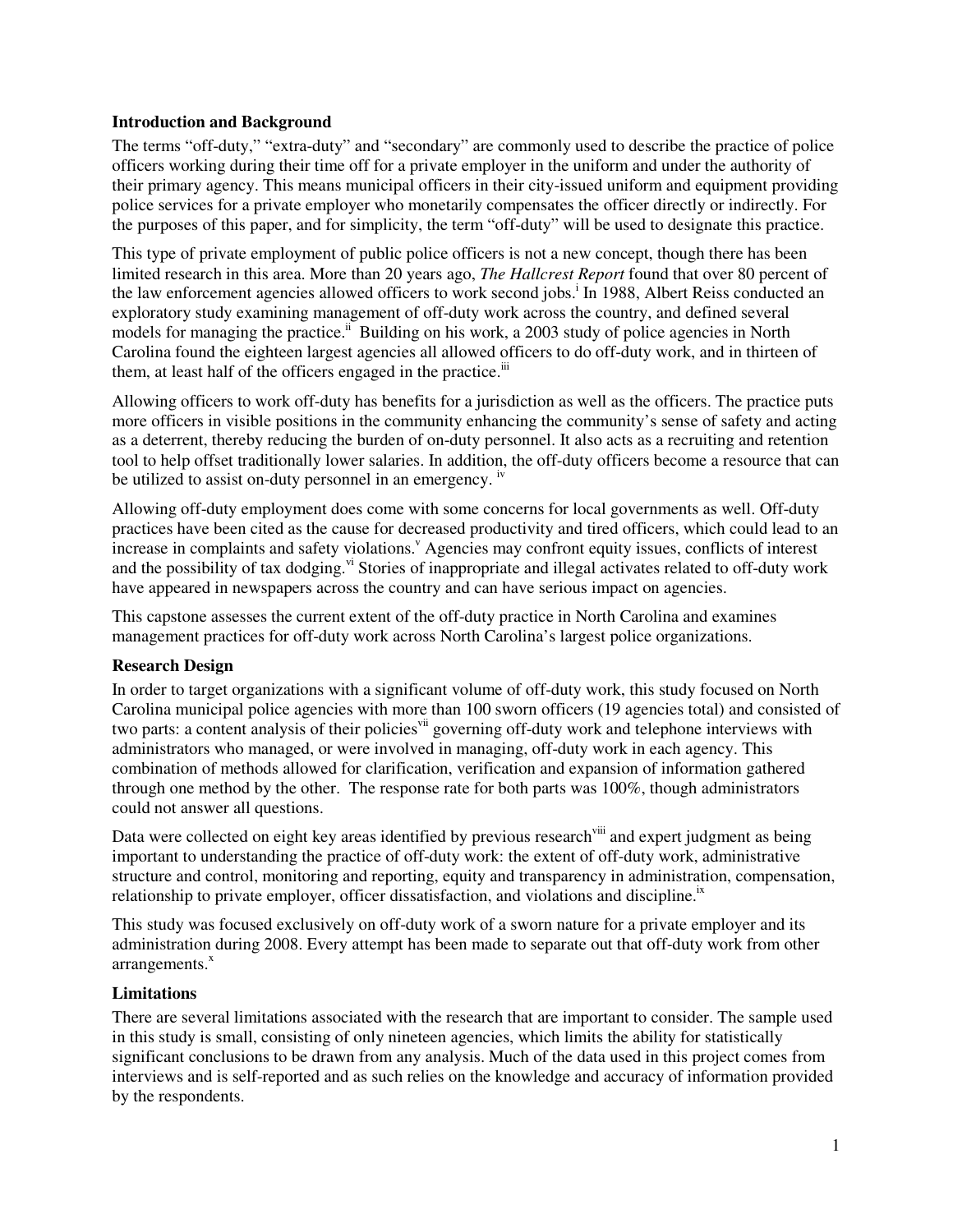## **Findings and Discussion**

The results below are presented around the eight major areas critical to understanding the practice and administration of off-duty work.

#### Extent of Off-Duty Work

Off-Duty work across North Carolina's largest municipal police agencies represents a significant practice. All agencies allow officers to work off-duty. In 73% of the agencies at least half of the officers have worked off-duty in the past year, and in 57% at least half the officers worked off-duty at least monthly. Twelve agencies were able to provide total hours their officers worked off-duty in 2008. Data from just these twelve agencies demonstrates the extent of the practice with officers working over 975,000 hours of off- duty work. Amounts varied across departments, but in all cases represented a significant resource allocation. For example, officers from the Charlotte-Mecklenburg Police Department logged over 450,000 hours of off-duty work – the equivalent of 216 additional full-time officers, and officers from the Durham Police Department logged over  $153,000$  hours - the equivalent of 73 additional full-time officers.<sup>xi</sup> (See Table A in the appendix for more detail.)

#### Administrative Structure and Control

The administrative structure used to manage the programs differed across the state. Sixteen agencies  $(84%)$  identified a single person as the "coordinator" or "manager" for the program.<sup>xii</sup> In the remaining three agencies, one identified the staff of a particular unit as sharing the responsibility, while the other two could not make any clear designation. Of those with a manager, twelve (75%) used sworn personnel, while four (25%) used civilians. Of those with sworn personnel, half used a command rank (Lt. or Capt) with three (25%) using a first line supervisor (Cpl. or Sgt.) and three using an officer. Seven of the coordinators (44%) identified managing off-duty work as a primary responsibility, and six coordinators (38%) estimated spending more than half their time dealing with off-duty issues.

Of the sixteen agencies with a manager, that person directly controlled and managed all of the hours and assignments in only four of those agencies (25%). The remaining twelve agencies used some type of "job coordinators" to manage portions of off-duty work at individual locations. In eight of the twelve, these job coordinators controlled at least half the total off-duty hours. Few agencies that used these decentralized job coordinators had any controls in place to monitor them. (See Appendix B for more detail.)

The level of administrative structure and control appears to be across a continuum with those agencies having an identified manager who is primarily responsible for most or all of the work scheduling at the highest level, and those with no identifiable manager on the other end. Variation across the continuum is characterized by differences in the degree of responsibility that falls on the coordinator and the extent to which job coordinators are utilized. This is an alternative model for describing control than that presented by Reiss (1988) that indicates more distinct categorical groupings.

Correlations run between the level of administrative structure and record keeping, reporting, efforts toward equitable work distribution, and transparency resulted with relationships in a positive direction. The correlation with efforts toward equitable work distribution was significant at a 0.05 level, while the other factors did not reach a statistically significant level.<sup>xiii</sup> Agencies with higher degrees of administrative control structures appear more likely to monitor and report, make specific efforts toward equity, and be more transparent.

## Monitoring and Reporting

There was substantial variation in record keeping and reporting. All agencies described having some type of computer system, payroll system, work logs, written documentation, or radio dispatch records to track off-duty work, but only seven agencies could provide a yearly total of hours officers worked and a breakdown by individual officer free from obvious errors. Six agencies were able to report only part of the information or all with apparent errors, and five indicated they could not provide the information. Two did not respond to this question.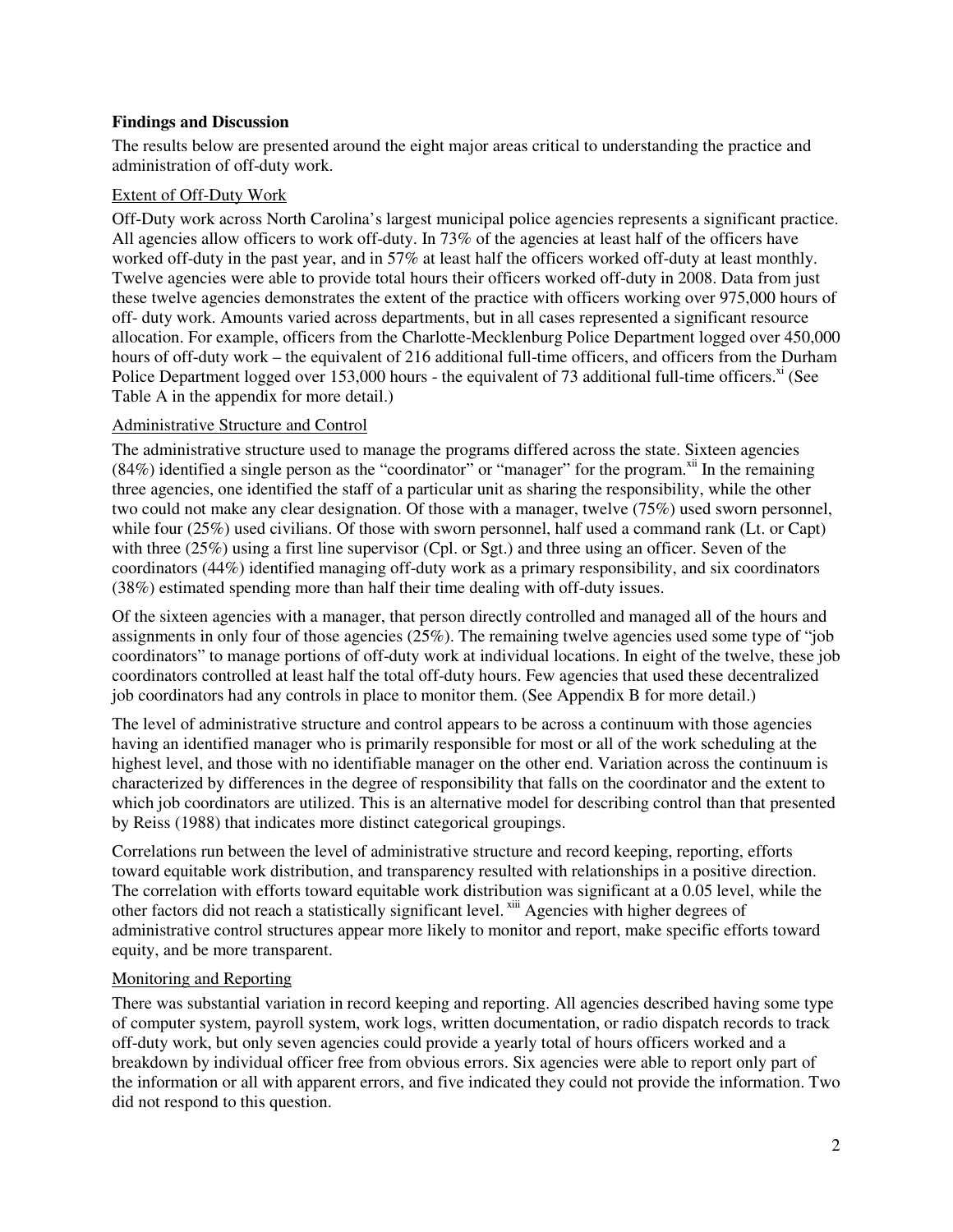Additionally, in those agencies able to provide all the information, it was only immediately accessible to coordinators in five agencies, four of which used a computerized tracking system while the other had direct access to payroll information. In the other two agencies, the coordinator had to rely on other sources to find the information. One was able to pull the records from Computer Aided Dispatch (CAD), while the other was able to get the information from payroll.

CAD data was the most commonly cited method of tracking and recording off-duty work, though it was often less reliable. Eleven agencies (58%) required officers to make notifications by radio when working off-duty and ten relied on that CAD data for record keeping. Only two of the latter were able to provide all information (20%) with two able to provide partial information and four specifically stating they were unable to provide reliable data in this area from their system. As an example, one of the agencies that did provide the data had an instance of an officer being logged on an off-duty job for 100 hours, an error attributed to the officer failing to notify communications when his shift ended.

Variation was also found in what information was reported on a regular basis. Only five agencies (26%) did any formal reporting of off-duty statistics or information to the agency administration on a regular basis, though others stated they would provide it on request. Of those that did report, two provided data on program hours and officer hours, two provided information on failures to report or other discipline related issues, and one provided a summary of private employers requesting officers.

Almost half of the agencies (47%) specifically describe records maintenance as the program manager's responsibility. From an accountability standpoint however, it appears that very little information about the extent of off-duty work within agencies is being communicated upwards through any formal channels. Most of the reporting seems reactive in nature and in some cases the information simply does not exist.

# Equity and Transparency in Administration

In eight of the agencies, the administrator could describe specific efforts made to spread work equitably, though most others relied on a first-come-first-serve arrangement without special effort to ensure that work was distributed equitably. The types of efforts used in those eight agencies included:

- Varying the times/days jobs were released
- Having set days that jobs were released
- Limiting the number of jobs that can be taken in a 24 hour period
- Controlling monthly schedules and ensuring everyone gets a minimum number of hours
- Uses a rotating pool or list to select officers

None of the agencies' policies described fairness or equity as a purpose of their policy or program, and "equity" was only mentioned in six agency's policies. Four policies described using equity as a responsibility of the coordinator and required equity in distributing work, one only described it in terms of the coordinator's responsibility and one only in terms of distributing work. There does seem to be inconsistency between policy and practice here as administrators in two of these six agencies did not describe any efforts at equity beyond first-come-first-serve.

The degree to which personnel can get information about who had secured jobs and which personnel were assigned to work which jobs could have an impact on perceptions of equity. In eight agencies (42%), there was some method in place by which individual officers could make themselves aware of who was working which jobs. In four agencies  $(21\%)$  that information was only available to supervisors, and in the remaining agencies (37%), the information was not available.

## Compensation

Compensation varied in terms of whether officers were paid directly or indirectly by the private employer, and whether the rate charged was set or varied and allowed for negotiation.

*Direct or indirect pay*: Officers were compensated for the off-duty work either directly by the private employer with cash or checks, or indirectly through their city paycheck. In the indirect method, the city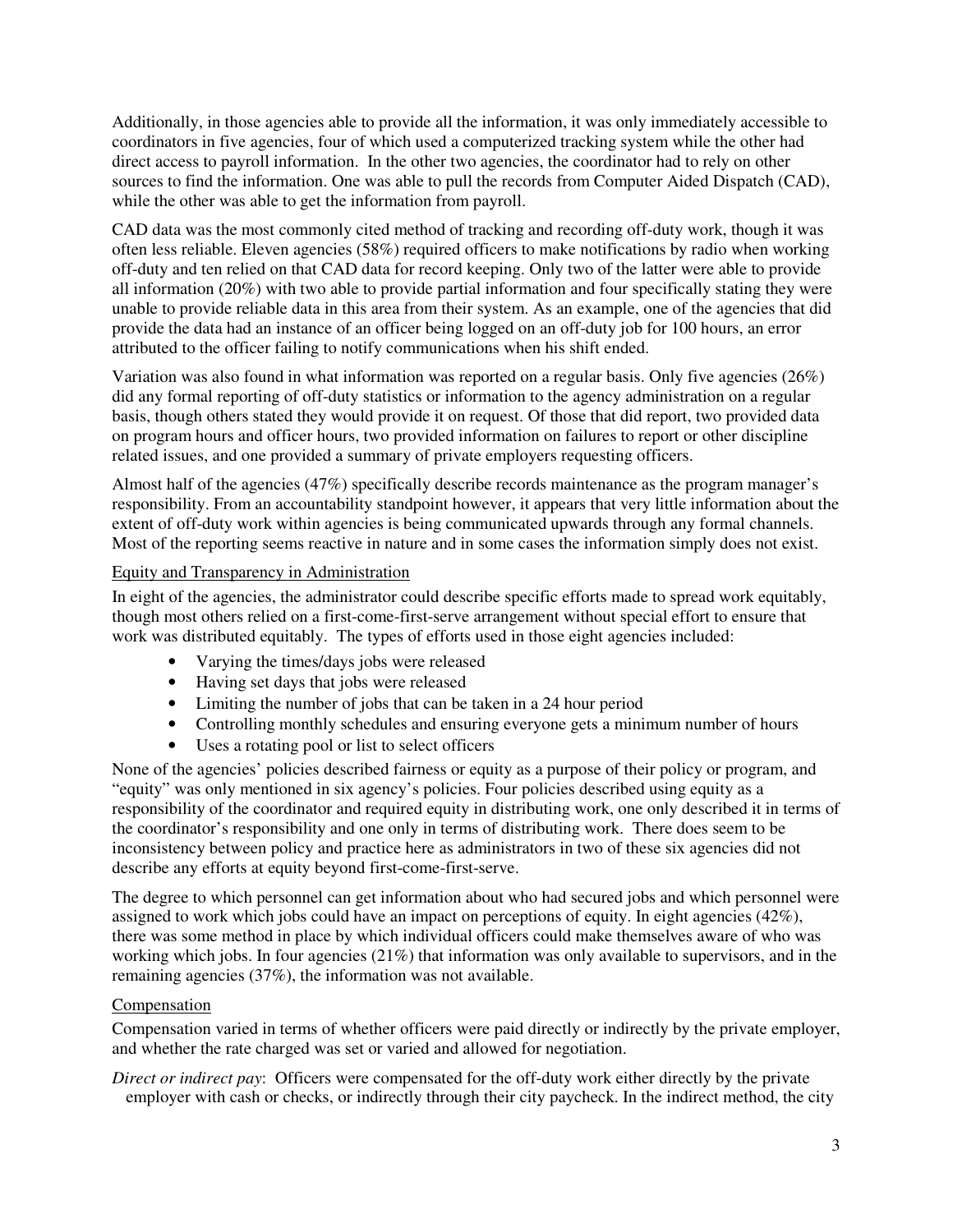bills or collects the money from the private employer and then includes that pay in the officers' regular payroll check. Fourteen agencies (74%) used the direct method exclusively, three agencies (16%) used the indirect method exclusively and two agencies  $(11\%)$  used the direct method predominantly with a few indirect exceptions.

*Set or Negotiable Rate:* Every agency had at least some type of targeted rate of pay, but it was expressed as a set rate, a minimum rate, or a "suggested" rate. Set rates are established "across the board" or for specific situations or levels, and did not vary across similar situations. Some agencies had one set rate, while others had a set rate for different ranks and situations, such as last minute jobs. Negotiable rates were often expressed as a minimum or "suggested" rate and allowed for officers and employers to negotiate that rate up or down in some situations. Set rates were used by ten agencies (53%), while the remaining nine used a negotiable rate.

Overall, the policies provide limited information about compensation. Thirteen policies do mention pay rate, with nine providing specific numbers and the others stating to the effect "the rate is set by the Chief of Police." Only four of the policies describe the direct or indirect nature of the pay structure.

The three agencies that use an indirect pay structure exclusively are the only agencies that indicated efforts to recoup the costs of their program administration. In each case, the city retains a portion of the hourly wage charged to the employer. This amount varies from \$1.75 to \$6.00 and represents revenue of over \$120,000 for two of the agencies based on their volume and rate.

# Relationship to Private Employer

Most agencies did very little screening of private employers. For most, the screening process amounted to ensuring the business met the guidelines of the agency's policy, though one agency did do formal criminal background checks and a few did check their local records systems. Detailed screening is not as significant an issue for recognized businesses, but is a much more significant issue in situations where an individual is hiring the officers for a private function.

Eleven agencies (58%) used some type of written agreement with the private employer, while the others relied on a verbal arrangement. The purpose of agreements in use included establishing the relationship between the city and the private employer, establishing compensation details, outlining what officers can and cannot do for the private employer, and/or defining the workers compensation arrangements.

## Officer Dissatisfaction

Administrators reported receiving a range of complaints from officers related to their off-duty program, though some commonalities existed. As shown in Table 1, equity and availability of work were the most common complaints to reach administrators, present in 42% of the agencies. Equity was generally expressed in terms of the distribution of work, or in how work was made available, for example posting work first-comefirst-serve during the day put officers working night shifts at a significant disadvantage. Availability of work was described two ways: jobs being filled before some officers ever had a chance at them, and there not being enough jobs – officers wanting to work more that what was available.

It was noteworthy that the only organizations to report ease of use complaints were those that had a computer management system that officers used to sign up for and close out jobs.

#### Table 1: Types of Officer Complaints

| <b>Type of Complaint</b>                  | # of<br><b>Agencies</b> | $\%$<br>$(n=19)$ |
|-------------------------------------------|-------------------------|------------------|
| <b>Equity</b> and<br>fairness issues      |                         | 42%              |
| <b>Availability of</b><br>work/not enough | 7                       | 37%              |
| Slow pay by<br>Private employer           | $\mathcal{R}$           | 15%              |
| <b>System ease of</b><br>use              | 3                       | 15%              |
| <b>Restrictions on</b><br>hours/working   | 2                       | 11%              |
| <b>Treatment by</b><br>Private employer   | 2                       | 11%              |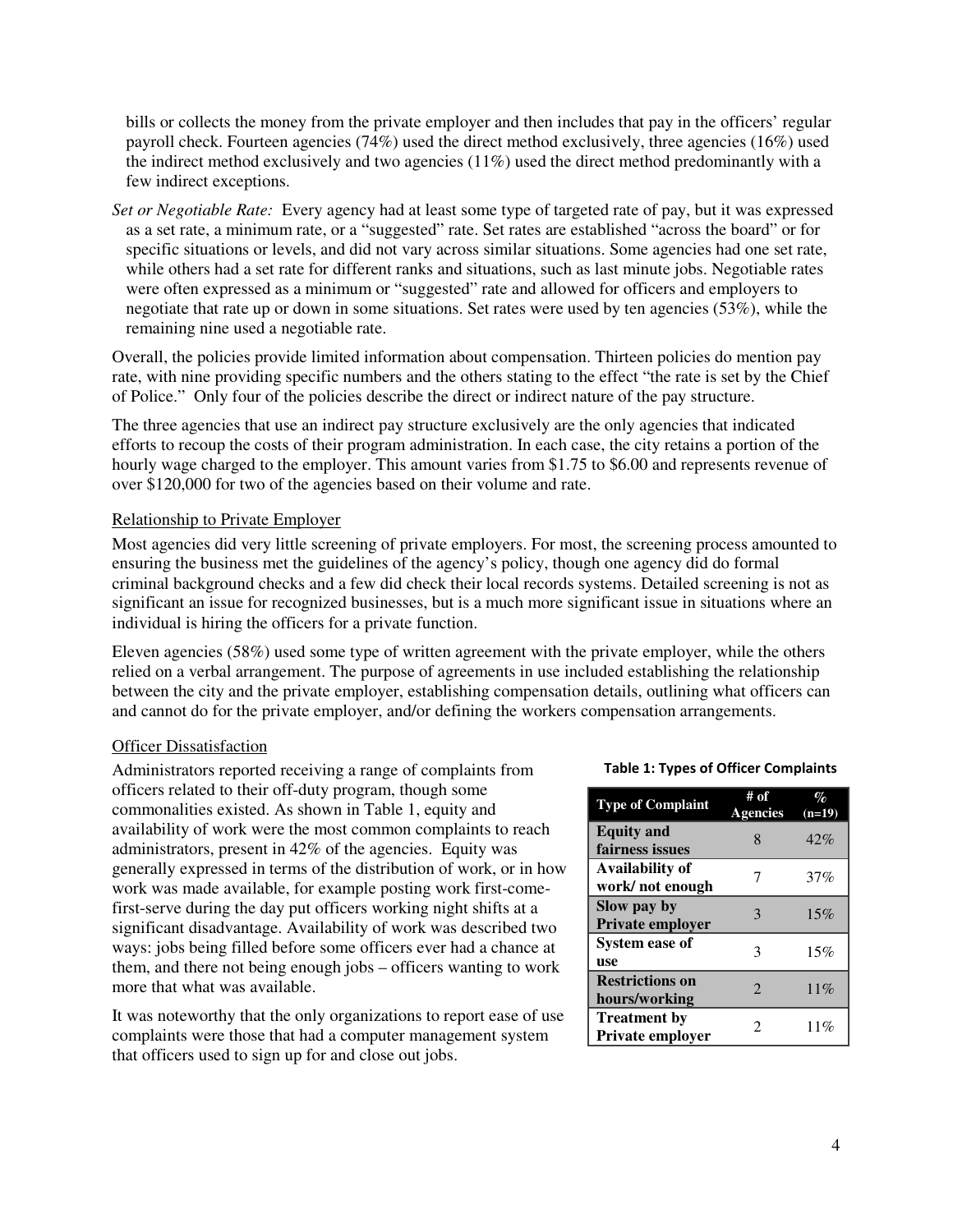## Violations and Discipline

Many agencies reported having encountered similar violations during the previous three years (see Table 2). The most common response by most agencies to violations of procedures and noshows was to restrict officers from being able to work off-duty for a period of time. Other violations resulted in varying levels of discipline.

In terms of the most significant disciplinary actions reported for off-duty related violations in the last three years, five agencies reported having had terminations, one reported a regular-duty suspension, four reported written discipline, and two reported verbal counseling. The remaining agencies either had no off-duty related discipline, or were unable to report.

Some problem areas are still not addressed in the policies of North Carolina agencies. For example, the policies of three agencies that

reported experiencing "double dipping"<sup>xiv</sup> still do not explicitly forbid that practice, while others do.<sup>xv</sup>

# **Conclusion and Recommendations**

Officers working off-duty is very common and represents a significant practice in terms of hours worked and amounts compensated across the state. Stark differences exist in how the agencies administer and manage the programs, how they monitor and what types of reporting they do, how they structure compensation, how agencies promote equity and make programs transparent, and their relationship to the private employers. There is variation in the types of internal complaints and the types of policy violations and resulting disciplinary action that agencies have experienced.

Considering the volume of off-duty work across the state, the number of personnel most agencies have participating in the program, the limited reporting undertaken, and the fact that terminations have been reported, the need for sound management of off-duty work seems clear. Several recommendations come from this research:

- Establish a single manager who is responsible for and in control of most of the off-duty work. Having higher levels of control provides accountability and indicates correlation to maintaining better records, making efforts toward equity, and developing more transparency within the system. From the types of discipline issues agencies have encountered, it appears that systems can be abused and policies violated. While having a single coordinator will not keep polices from being violated, the oversight and record keeping will help agencies detect problems so they can be addressed.
- Consider some type of computerized tracking software. The agencies that used some type of computerized tracking system were all able to provide details on total hours and individual hours easily. Coordinators were better able to retrieve information and described its uses in overseeing their program. The agencies with these systems were the only ones to note ease of use complaints about their system, so computer programs should be evaluated carefully.
- Monitor equity and ensure fair distribution of work. As equity was the most common area of officer complaints, agencies should make every effort to evaluate how work is being distributed to ensure as fair a system as possible. Increased transparency may help with feelings of inequity as well.

One of the goals of this project was to provide a background that could be expanded upon in the future. An obvious future question to be answered is "Which system is best?" Before any type of "best practices" can be developed, there are still other questions that need to be answered. A more detailed examination of discipline problems and satisfaction and their relationship to specific combinations of practices is still needed. Additionally, a measurement of satisfaction among the officers and how well different agencies are able to distribute work equitably needs to be examined.

#### Table 2: Types of Violations

| <b>Violation Type</b>   | # of            | $\%$     |
|-------------------------|-----------------|----------|
|                         | <b>Agencies</b> | $(n=17)$ |
| No Shows/               | 13              | 76%      |
| failing to report       |                 |          |
| <b>Falsifying work</b>  | 5               | 29%      |
| records/hours           |                 |          |
| Double dipping xiv      | 3               | 18%      |
| <b>Violating hours</b>  | 3               | 18%      |
| restrictions            |                 |          |
| Inappropriate           | $\mathfrak{D}$  | 12%      |
| conduct                 |                 |          |
| Working                 | 1               | 6%       |
| unauthorized            |                 |          |
| jobs                    |                 |          |
| <b>Sleeping</b>         | 1               | 6%       |
| <b>Other violations</b> | 3               | 18%      |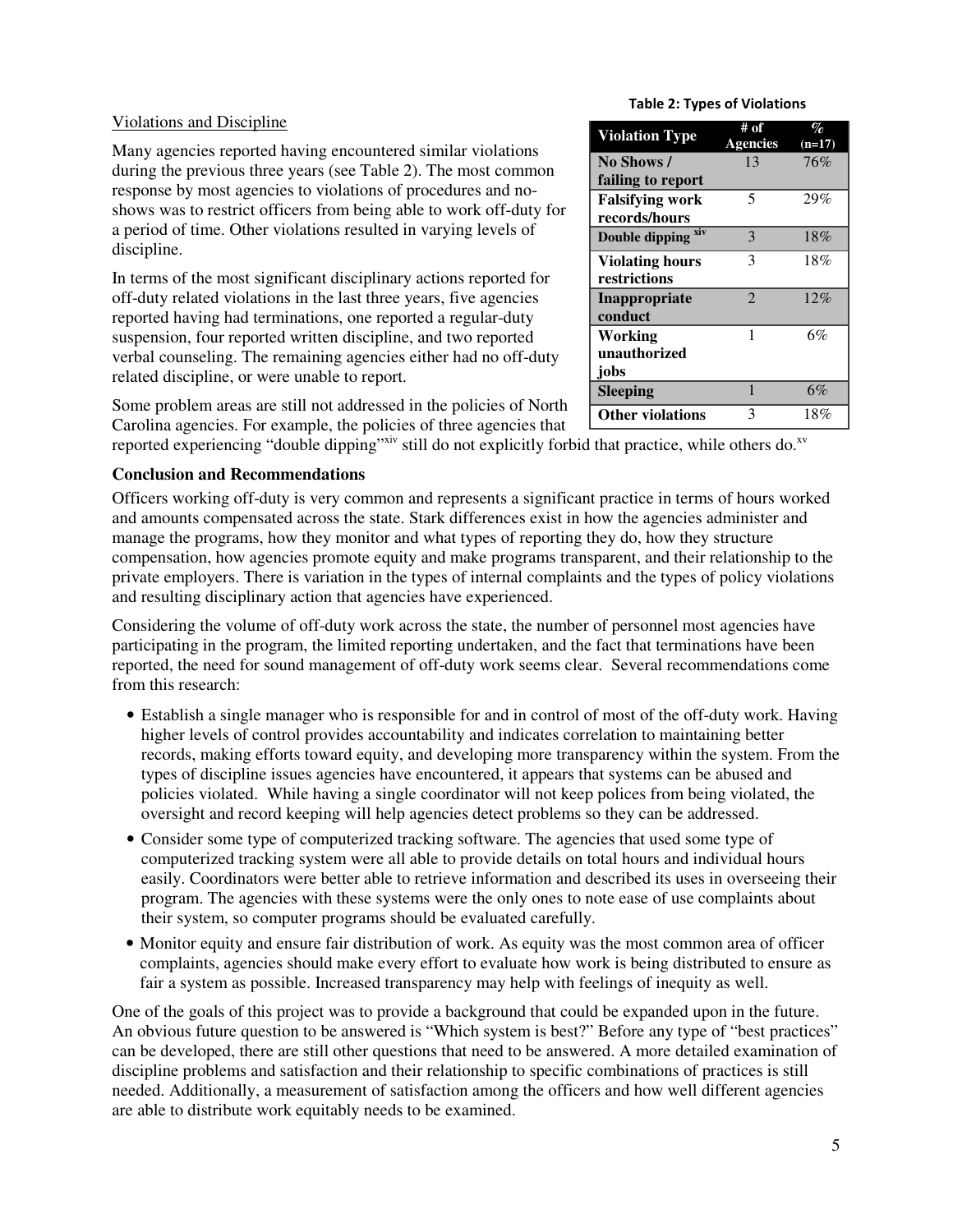### **ENDNOTES**

 $\overline{\phantom{0}}$ 

i Cunningham, W.C. and Taylor, T.H. (1985) *The Hallcrest report: Private Security and police in America*. Portland, OR: Chancellor Press.

ii Reiss, A. J. (1988). *Private employment of public police*. Washington, DC: U.S. Department of Justice.

iii Brunet, J.R. (2008) Blurring the line between public and private sectors: The case of police officers' off-duty employment. *Public Personnel Management*, 37(2), 161-174.

iv Ibid. p 163-164.

v Lindsey,D. (2007). Police Fatigue: An accident waiting to happen. *FBI Law Enforcement Bulletin*, 76(8), 1-8.

<sup>vi</sup> Brunet, J.R. (2008) Blurring the line between public and private sectors: The case of police officers' off-duty employment. *Public Personnel Management*, 37(2), 164-166.

<sup>vii</sup> "Policy" as used in this research includes the policy itself and any attachments that are referenced in and kept with the policy that were in effect for the majority of 2008. For example, an attachment that specifies a pay rate, a concept mentioned in the language of the policy, is considered part of the policy for content analysis.

viii Several of these key areas were also examined in both Reiss's and Brunet's work.

<sup>ix</sup> Examining the volume of work allows both an understanding of the extent of the practice across the state and how well agencies track information and are aware of what their personnel are doing. The administrative structure and how agencies control, monitor and report off-duty work, define how agencies physically manage the practice. Compensation is a central issue to this practice, and how personnel are compensated is linked to the overall program structure. Equity and transparency are common elements in the management of many issues in public administration. Complaints and discipline were examined as possible effectiveness indicators of a program or management structure. The relationship between agencies and the private employer can have control and liability implications.

<sup>x</sup> In many agencies off-duty work is managed along with city-paid overtime opportunities, non-sworn second jobs, and other special situations for officers to earn extra pay.

xi Based on 2080 hours for one full-time officer.

<sup>xii</sup> For the purposes of this section the term "manager" will be used to identify this person.

|                   |                 | Recordkeeping | <b>Formal Reporting</b> | Effort to Spread/Equity | Transparency |
|-------------------|-----------------|---------------|-------------------------|-------------------------|--------------|
| Level of admin    | Pearson         | .417          | .307                    | .456                    | .336         |
| structure/control | Sig. (2-tailed) | .096          | .200                    | .049                    | .159         |
|                   |                 |               | 19                      | 10.                     | 19           |

Correlation is significant at the 0.05 level (2-tailed).

<sup>xiv</sup> "Double dipping" is the practice of officers working for a private employer while on-duty for their municipality, for example "watching" an apartment complex by stopping in continually between answering calls for service.

 $x<sup>v</sup>$  Further detail on problem areas not addressed: ten (53%) forbid "double dipping" (working off-duty for a private employer while one is on-duty for their agency), nine (47%) forbid soliciting work from private employers, and only two (11%) include directives in their policies that officers report all income.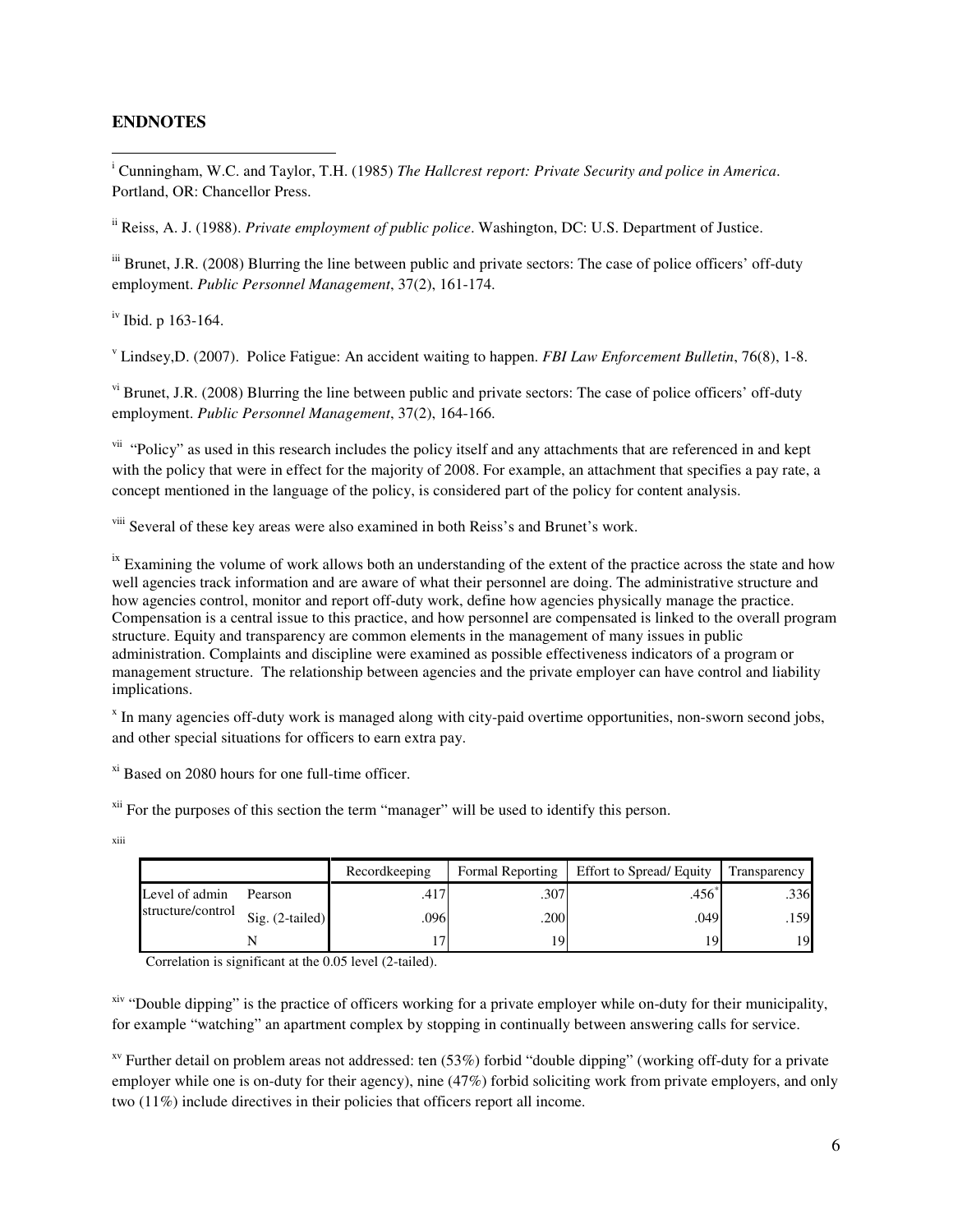|                   | Total Sworn <sup>1</sup> | % worked off-<br>duty last year | % worked<br>monthly last year | Total hours<br>agency-wide | # of private<br>employers <sup>2</sup> |
|-------------------|--------------------------|---------------------------------|-------------------------------|----------------------------|----------------------------------------|
| Asheville         | 201                      | 40%                             | 33%                           | Unknown                    | $50 - 100^3$                           |
| Burlington        | 105                      | 95%                             | 75%-80%                       | Unknown                    | 20 <sup>3</sup>                        |
| Cary              | 150                      | 35%-40%                         | 25%                           | 86184                      | 120                                    |
| Chapel Hill       | 115                      | 40%                             | 25%                           | Unknown                    | 364                                    |
| Charlotte         | 1515                     | 98%                             | 60-70%                        | 452,533                    | 12,000**                               |
| Concord           | 144                      | 72%                             | 50%                           | 4,564                      | 32                                     |
| Durham            | 474                      | 84%                             | 47%                           | 153,780                    | 177                                    |
| Fayetteville      | 342                      | 50%-60%                         | 30%                           | Unknown                    | 88                                     |
| Gastonia          | 161                      | 71%                             | 53%                           | 22,909 <sup>5</sup>        | 101                                    |
| Greensboro        | 534                      | 67%                             | 50%                           | 70,419                     | 60 <sup>8</sup>                        |
| Greenville        | 164                      | 49%                             | 23%                           | 7,619                      | 52                                     |
| Hickory           | 114                      | 90%                             | 50%                           | Unknown                    | Unknown                                |
| <b>High Point</b> | 216                      | 90%                             | $80\%$                        | 27,482                     | Unknown                                |
| Jacksonville      | 101                      | 25%                             | 10%                           | No response                | No response                            |
| Raleigh           | 725                      | 74%                             | 73%                           | $101,286^6$                | 300                                    |
| Rocky<br>Mount    | 146                      | 90%                             | 75%                           | 19,213                     | 177                                    |
| Wilmington        | 254                      | 63%                             | 35%                           | $20,897^7$                 | $120^{3}$                              |
| Wilson            | 111                      | 65%                             | 50%                           | No response                | No response                            |
| Winston-<br>Salem | 500                      | 85%                             | 75%-80%                       | 86,338                     | $909^{8}$                              |

**Appendix A: EXTENT OF OFF-DUTY WORK** 

<sup>1</sup> Based on 2007 SBI statistics for total sworn per agency

 $2$  This number was tracked differently or partially in many agencies.

<sup>&</sup>lt;sup>3</sup> Regular employers (no count of one-time etc.)

 $4$  Privately paid off-duty through December  $4<sup>th</sup>$ , does not include Town of Cary events.

 $<sup>5</sup>$  May 08 – December 08</sup>

<sup>6</sup> Estimate

 $<sup>7</sup>$  July 07-June 08</sup>

<sup>&</sup>lt;sup>8</sup> Job locations/requests, but may include the same employer having multiple locations.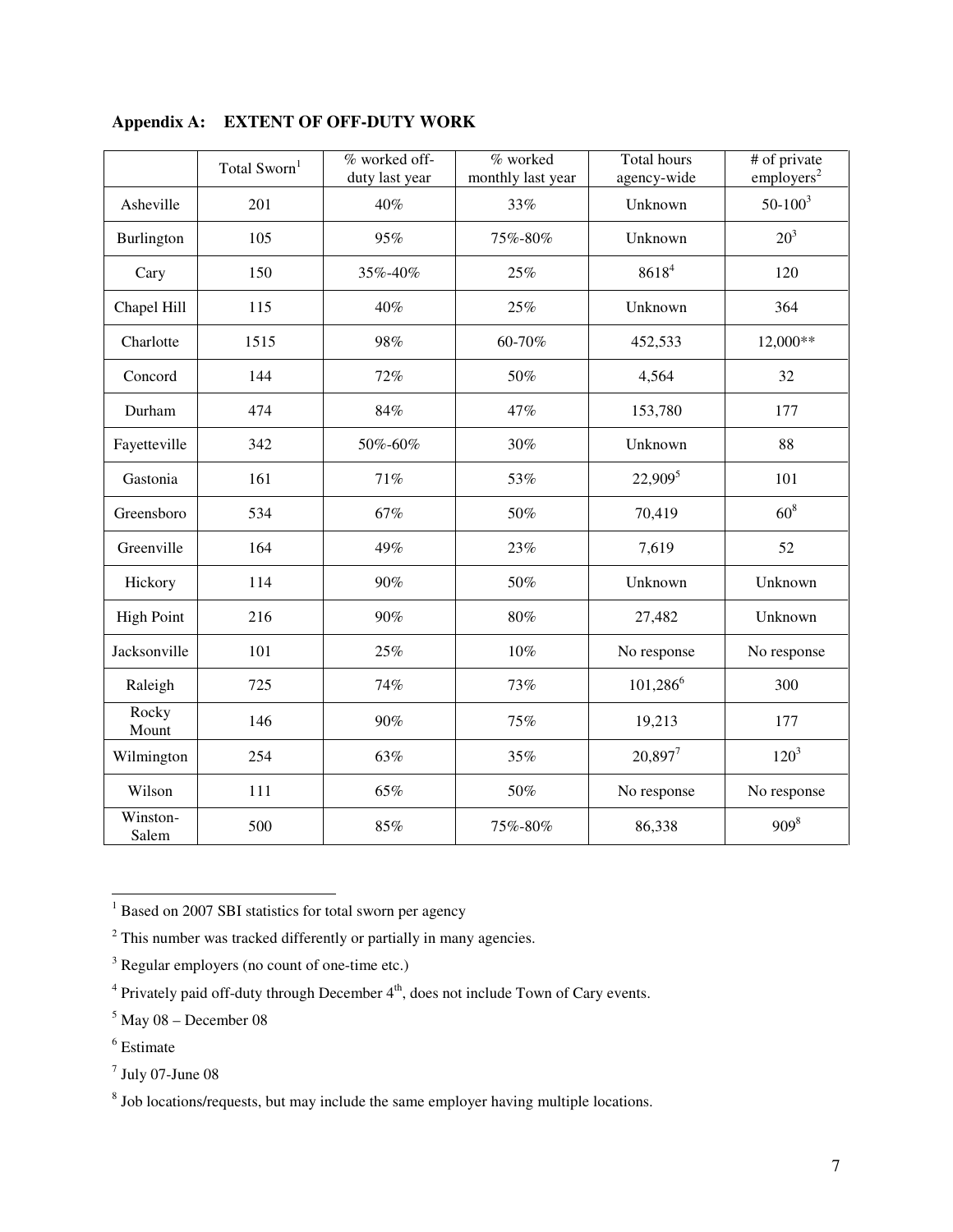| $(n=19$ for all)  | Centralized<br>Coordinator? | Primary<br>Responsibility? | $\overline{\%}$ of time spent on<br>off-duty admin | Use $JSCs$ ?   | % of total hours<br>JSCs control |
|-------------------|-----------------------------|----------------------------|----------------------------------------------------|----------------|----------------------------------|
| Asheville         | Yes                         | No                         | $10\%$                                             | Yes            | 50%                              |
| Burlington        | Yes                         | N <sub>o</sub>             | 25%                                                | Yes            | $80\%$                           |
| Cary              | Yes                         | Yes                        | 50%-70%                                            | N <sub>o</sub> | $\blacksquare$                   |
| Chapel Hill       | Yes                         | No                         | 50%                                                | Yes            | 2%                               |
| Charlotte         | Yes                         | Yes                        | 98%                                                | Yes            | $80\%$                           |
| Concord           | Yes                         | N <sub>o</sub>             | 25%-30%                                            | Yes            | 50%                              |
| Durham            | Yes                         | Yes                        | 90%                                                | Yes            | 94%                              |
| Fayetteville      | Yes                         | N <sub>o</sub>             | 10%-20%                                            | yes            | $5\%$                            |
| Gastonia          | Yes                         | N <sub>o</sub>             | 12%                                                | Yes            | 90%                              |
| Greensboro        | Yes                         | Yes                        | $80\%$                                             | Yes            | 60%                              |
| Greenville        | Yes                         | Yes                        | 50%                                                | No             | ÷,                               |
| Hickory           | N <sub>o</sub>              | $\overline{\phantom{a}}$   | $\overline{a}$                                     | Yes            | 55%                              |
| <b>High Point</b> | Yes                         | No                         | 25%                                                | Yes            | 30%                              |
| Jacksonville      | Yes                         | N <sub>o</sub>             | 25%                                                | Yes            | 60-75%                           |
| Raleigh           | N <sub>o</sub>              | ÷,                         |                                                    | Yes            | 90%                              |
| Rocky<br>Mount    | Yes                         | Yes                        | 10%-15%                                            | Yes            | $10\%$                           |
| Wilmington        | Yes                         | Yes                        | 100%                                               | No             |                                  |
| Wilson            | Yes                         | No                         | 10%-30%                                            | No             |                                  |
| Winston-<br>Salem | No                          | $\overline{a}$             |                                                    | Yes            | 75%-80%                          |

# **Appendix B: ADMINISTRATIVE STRUCTURE / CONTROL**

<sup>&</sup>lt;sup>1</sup> JSC's are some type of decentralized "Job Site Coordinator" or individual, other than the off-duty manager, who controls off-duty work for specific locations.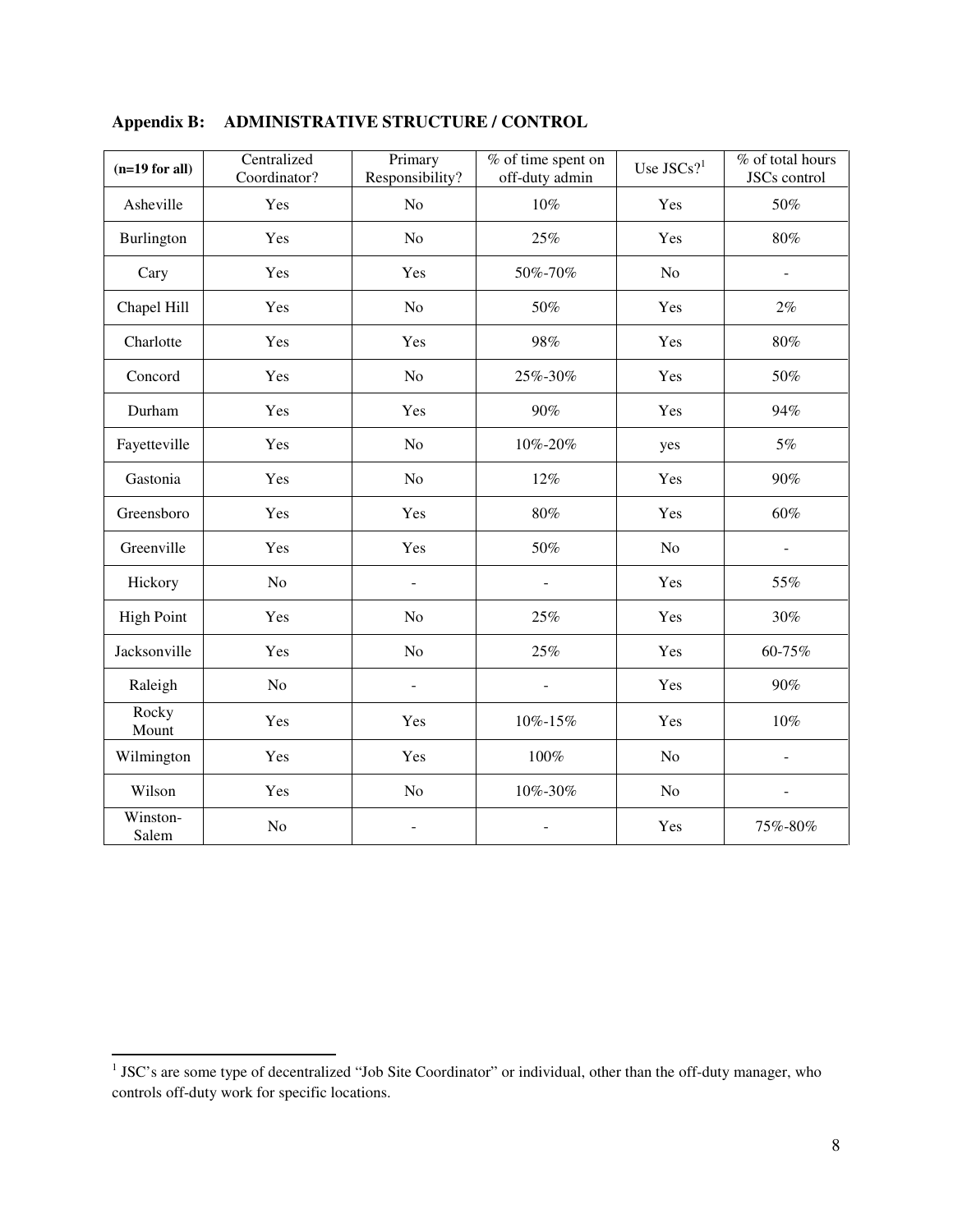|                   | Able to provide<br>data? $\int_{0}^{1}$ (n=17) | Tracking Process (n=19)                              | Routine formal<br>reporting? $(n=19)^2$ | What is reported? $(n=19)$                       |
|-------------------|------------------------------------------------|------------------------------------------------------|-----------------------------------------|--------------------------------------------------|
| Asheville         | N <sub>o</sub>                                 | Radio CAD system                                     | None                                    |                                                  |
| Burlington        | N <sub>o</sub>                                 | Radio CAD system                                     | None                                    |                                                  |
| Cary              | Partial                                        | Hard copies of Job<br>contracts/forms/records        | None                                    |                                                  |
| Chapel Hill       | N <sub>o</sub>                                 | Work log                                             | Quarterly                               | Job requests by private<br>employers             |
| Charlotte         | Yes                                            | Computer Software -<br><b>CYA</b>                    | None                                    |                                                  |
| Concord           | Partial                                        | Radio CAD system                                     | None                                    |                                                  |
| Durham            | Yes                                            | Computer Software -<br><b>CYA</b>                    | Monthly                                 | Individual Officer and Total<br>Hours            |
| Fayetteville      | N <sub>o</sub>                                 | Radio CAD system                                     | None                                    |                                                  |
| Gastonia          | Yes                                            | Computer Software -<br><b>CYA</b>                    | Monthly                                 | Overlapping shifts and "0"<br>hours (no shows)   |
| Greensboro        | Yes                                            | <b>Customized Computer</b><br>Records/Payroll System | Monthly                                 | Individual Officer and Total<br>Hours, Locations |
| Greenville        | Yes                                            | Payroll System                                       | Monthly                                 | No shows                                         |
| Hickory           | N <sub>o</sub>                                 | Radio CAD system                                     | None                                    |                                                  |
| <b>High Point</b> | Yes                                            | Radio CAD system                                     | None                                    |                                                  |
| Jacksonville      | No response                                    | Radio CAD system                                     | None                                    | L,                                               |
| Raleigh           | Partial                                        | <b>Biweekly Time Sheets</b>                          | None                                    | $\overline{a}$                                   |
| Rocky Mount       | Partial                                        | Radio CAD system                                     | None                                    |                                                  |
| Wilmington        | Yes                                            | Payroll System                                       | None                                    |                                                  |
| Wilson            | No response                                    | Radio CAD system                                     | None                                    |                                                  |
| Winston-<br>Salem | Partial                                        | Radio CAD system                                     | None                                    |                                                  |

# **Appendix C: MONITORING AND REPORTING**

<sup>&</sup>lt;sup>1</sup> Each agency was asked to provide total hours for 2008 and hours by individual officer. While some had some type of tracking, they could not provide the information. "Yes" denotes they could provide both, "Partial" means they could part of the information, or what they did provide had obvious errors, "No" means they could not provide either piece (other than estimates).

 $2^{2}$  Several agencies stated that while they did not do any routine formal reporting, they would provide the information on request of the Chief or other authority.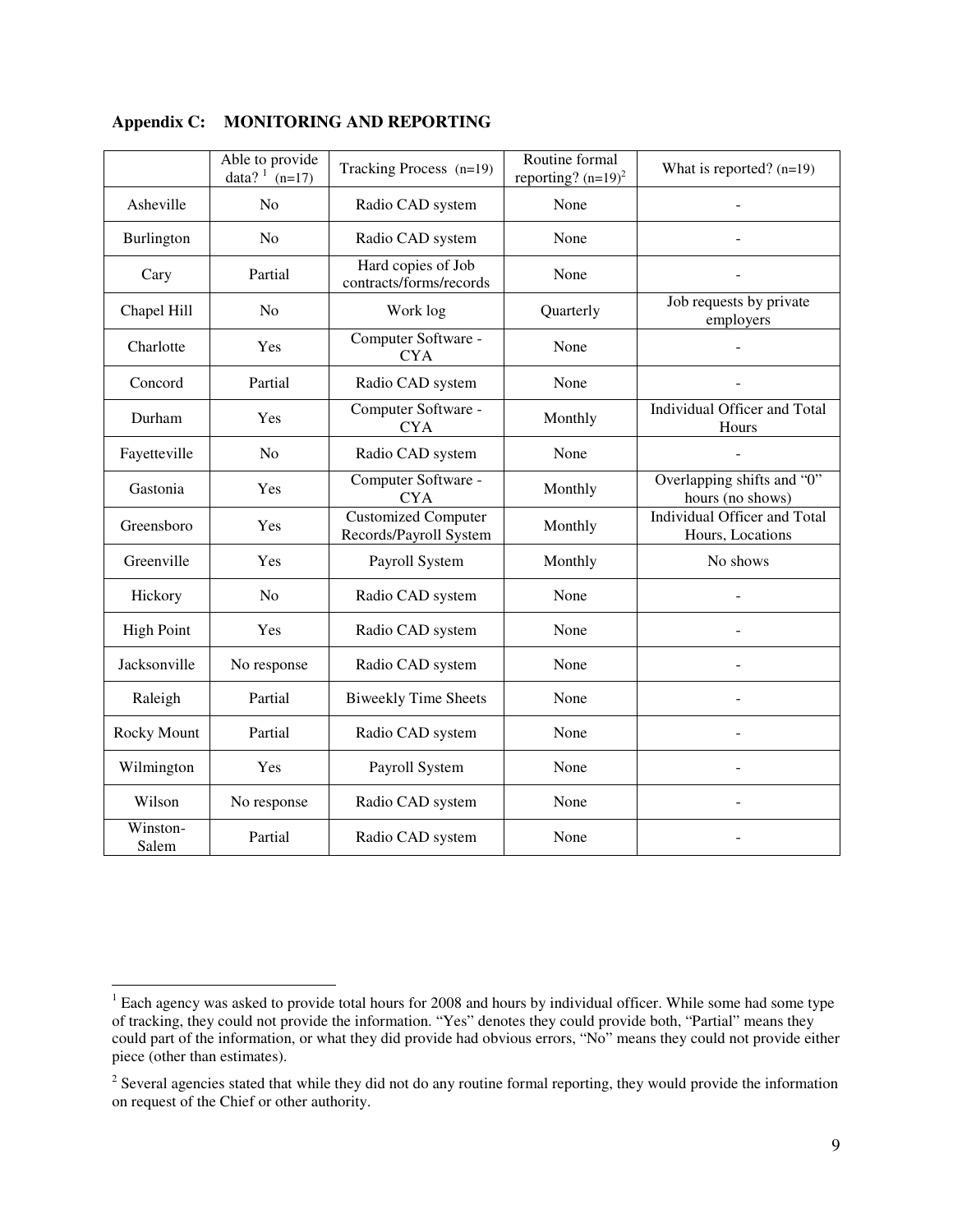| $(n=19$ for all)  | Direct/Indirect | Set/Negotiable <sup>1</sup> | Expressed rates <sup>2</sup>                                                    | Expressed in<br>Policy |
|-------------------|-----------------|-----------------------------|---------------------------------------------------------------------------------|------------------------|
| Asheville         | Direct          | Set                         | \$30                                                                            | Not Addressed          |
| Burlington        | Direct          | Set                         | \$25, \$30 if alcohol related                                                   | Numbers quoted         |
| Cary              | Direct          | Set                         | \$30 for officer, \$35 for supervisor                                           | Numbers quoted         |
| Chapel Hill       | <b>B</b> oth    | Set                         | \$30                                                                            | Not addressed          |
| Charlotte         | Direct          | Variable                    | \$26 min, \$28 for traffic work, \$36 for<br>supervisor, \$40 for command rank. | General terms          |
| Concord           | Direct          | Set                         | \$25, \$30 last minute/speedway or<br>traffic related                           | Numbers quoted         |
| Durham            | Direct          | Set                         | \$25 officer, \$35 for supervisor and last<br>minute                            | Numbers quoted         |
| Fayetteville      | Direct          | Negotiable                  | \$25 recommended                                                                | Not addressed          |
| Gastonia          | Direct          | Negotiable                  | \$20 minimum                                                                    | Numbers quoted         |
| Greensboro        | Indirect        | Set                         | \$26.75 for officer, \$31.75 for<br>supervisor <sup>3</sup>                     | Numbers quoted         |
| Greenville        | Indirect        | Set                         | \$30                                                                            | Not addressed          |
| Hickory           | Direct          | Negotiable                  | \$22 minimum                                                                    | Not addressed          |
| <b>High Point</b> | Direct          | Negotiable                  | \$22 minimum                                                                    | General terms          |
| Jacksonville      | Direct          | Set                         | \$20                                                                            | General terms          |
| Raleigh           | Direct          | Negotiable                  | None                                                                            | Not addressed          |
| Rocky<br>Mount    | Both            | Negotiable                  | \$20 recommended for officer, \$25-\$40<br>for supervisors at various levels    | Numbers quoted         |
| Wilmington        | Indirect        | Set                         | \$30                                                                            | Numbers quoted         |
| Wilson            | Direct          | Set                         | \$25                                                                            | General terms          |
| Winston-<br>Salem | Direct          | Negotiable                  | \$25 recommended, \$30 for supervisor                                           | Numbers quoted         |

**Appendix D: COMPENSATION** 

l

 $1$  The key to a negotiable rate was whether the officers could and did negotiate pay, not how the rate was expressed. Most agencies having a negotiable rate reported that it was usually not negotiated and the suggested rate was most frequently used.

 $2<sup>2</sup>$  The rate information here is provided for information and comparative purposes. The supervisor rate is only paid when the off-duty job requires supervisory personnel, generally when the job has several officers working it at the same time, such as a large event. A supervisor working a job not requiring supervision is paid the officer rate.

 $3$  For Greensboro, Wilmington and Greenville, the employers are charged the listed rate, but some of the funds are retained by the city to cover the costs of administering the program.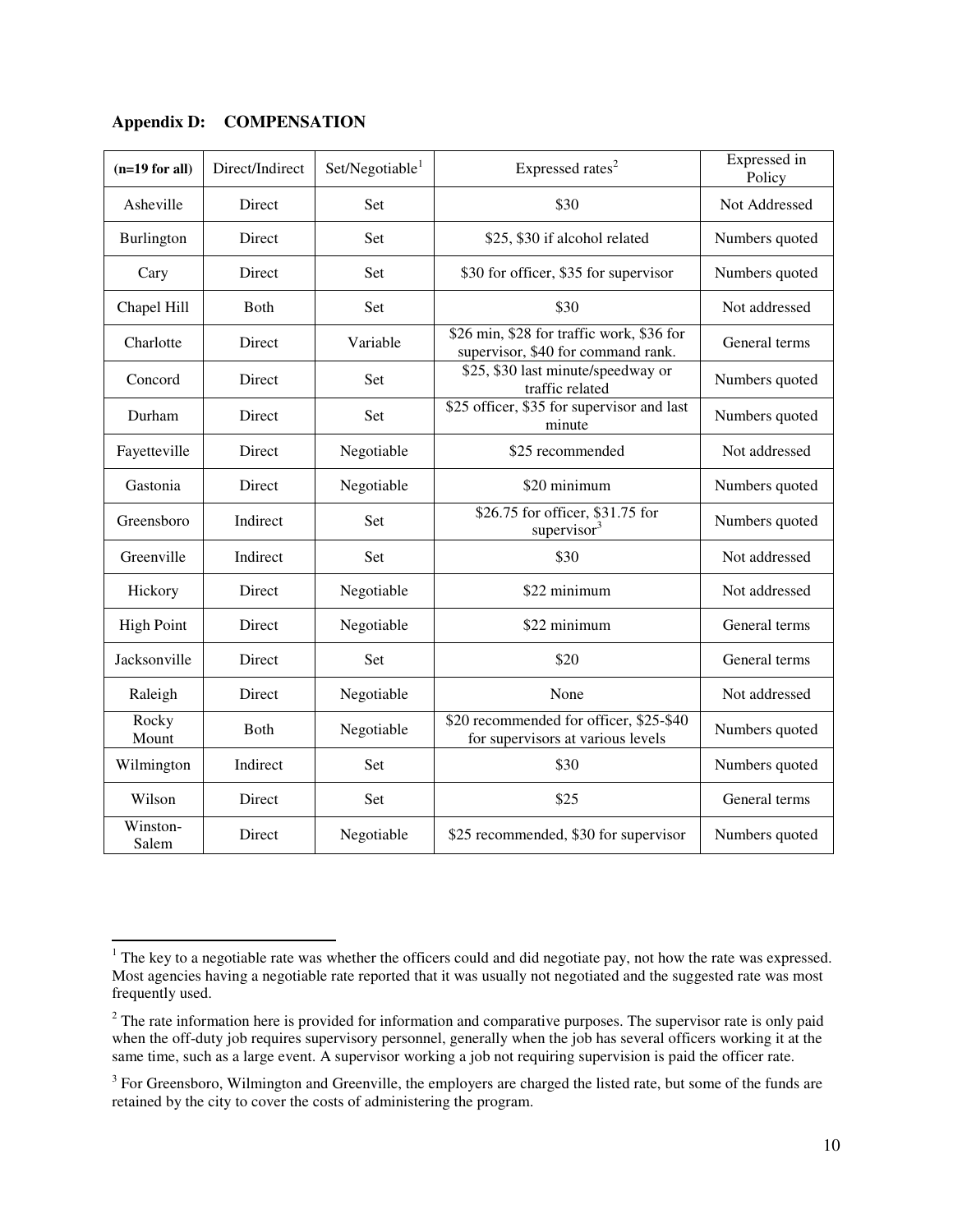# **Appendix E: POLICY ELEMENTS**

The following is a summary of 20 elements identified in the agency policies, and the number of policies having those elements, as well as the number of elements each agency's policy addressed.

|--|

| # of<br><b>Element</b>                          |    | <b>Element</b><br># of                                |                             |
|-------------------------------------------------|----|-------------------------------------------------------|-----------------------------|
| Has a stated purpose                            | 13 | Addresses role of city worker's compensation          | 10                          |
| Includes definitions about aspects or personnel | 15 | Describes a contract or agreement w/ private          | 8                           |
| Covers other types of second income             | 16 | Describes ability to suspend off-duty privileges      | 17                          |
| Establishes a coordinator of contact person     | 15 | Addresses court time from off-duty actions            | 6                           |
| Defines who/when personnel are eligible to      | 18 | Forbids soliciting work                               | 9                           |
| Requires eligible personnel to get approval     | 17 | Requires personnel to report all income               | $\mathcal{D}_{\mathcal{L}}$ |
| Limits personnel hours                          | 16 | Describes some type of decentralized job site         | 9                           |
| Sets restrictions on types of businesses        | 19 | Describes off-duty as a privilege                     | 13                          |
| Describes pay process/structure                 | 4  | Addresses employer requests for specific officers     | 4                           |
| Describes pay rate                              | 13 | Forbids brokering or signing up for jobs officers are | 4                           |
| Describes distribution of work                  | 9  | Forbids double dipping                                | 10                          |

# of Elements Each Agency Includes in Policy (20 elements)

| # of<br><b>Agency</b> |    | # of<br>Agency       |    |
|-----------------------|----|----------------------|----|
| Asheville             | 11 | Greenville           | 5  |
| Burlington            | 9  | Hickory              | 13 |
| Cary                  | 16 | <b>High Point</b>    | 14 |
| Charlotte             | 17 | Jacksonville         | 16 |
| Chapel Hill           | 11 | Raleigh              | 10 |
| Concord               | 13 | Rocky Mount          | 14 |
| Durham                | 13 | Wilmington           | 11 |
| Fayetteville          | 13 | Wilson               | 12 |
| Gastonia              | 18 | <b>Winston Salem</b> | 15 |
| Greensboro            | 16 |                      |    |

There was no identifiable correlation between the number of elements included in the policy and higher levels of administrative structure and control or other areas examined in this paper. One area of interest was that the three agencies describing having experienced double dipping in the past five years were among those that did not include in their policies a specific prohibition against officers doing so.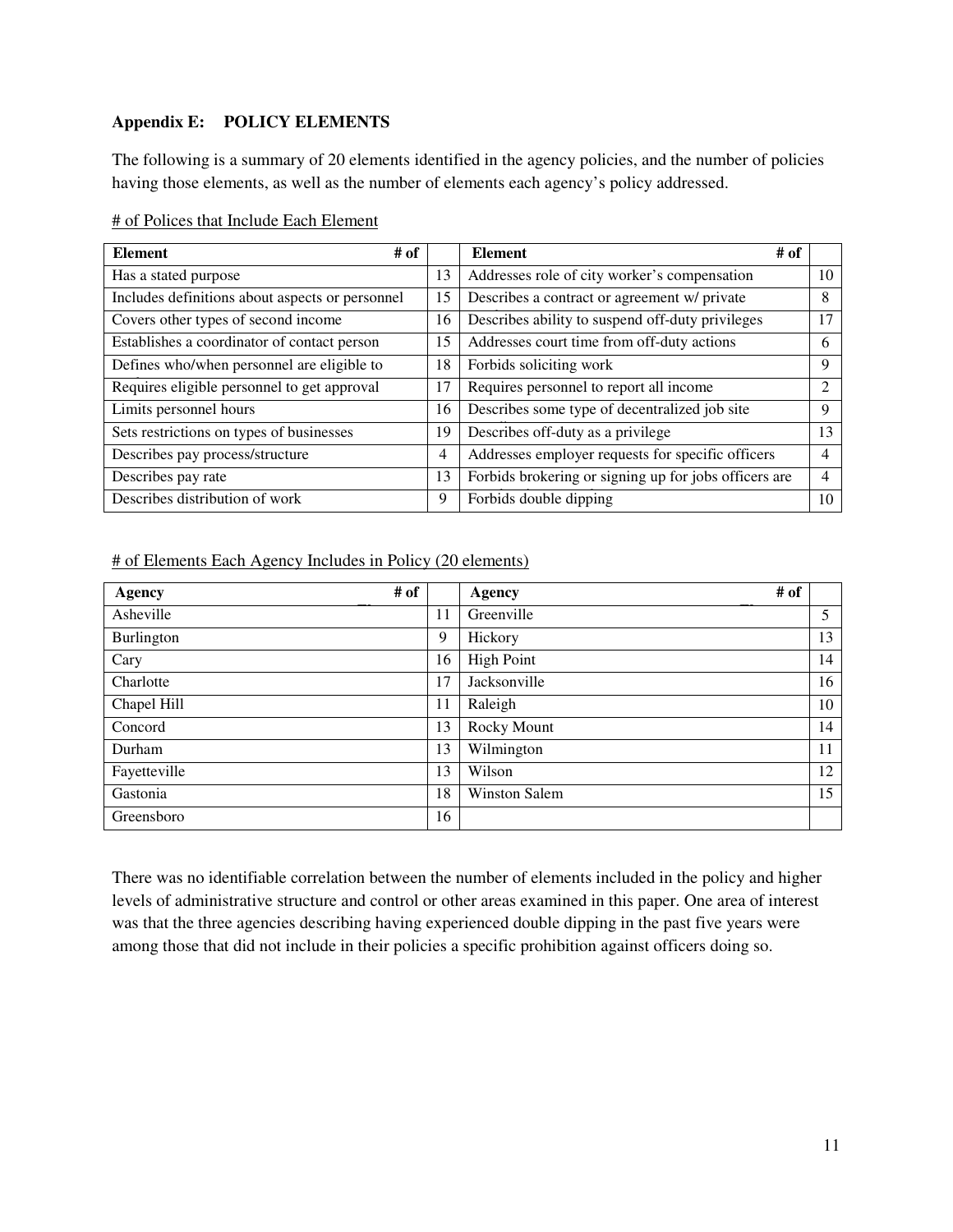# **Appendix F: ADDITIONAL CONSIDERATIONS FOR MANAGERS**

This appendix was created to provide additional information that may be valuable to managers and administrators involved in making policy decisions about this practice. The information in this section includes recurring statements and findings from interviews and in policies that appear to be of value, but have not been proven empirically. This information is provided for consideration only.

## **Additional Findings:**

Changing Programs Many of the agencies involved in this study have undergone changes in their programs in the last five years. Seven agencies specifically described improvements in record keeping and tracking, two describe the introduction of contracts or agreements, one is currently moving to a centralized structure with a coordinator which they did not have previously, and one has set limits on officer hours they did not have before. Many of these changes represent a trend toward more control and accountability.

Hours Limits Policies of 16 (84%) agencies describe limits to how many hours officers can work, while three agencies do not mention limits in their policies. Of those that limit hours, eleven (69%) use a daily limit, weekly limit or combination of the two. One agency has a monthly limit. In addition to these limits, six agencies also require blocks of time off prior to an on-duty shift and 4 require a block of time off between on-duty shifts.

Location of Off-Duty Management The structure of the various organizations differed and as such the location in that structure that off-duty management varied. The most common locations for off-duty management to be housed were in Internal Affairs or the Chief's Office (44%), followed by support or administrative divisions (28%).

Eligibility Eighteen agencies defined when officers were eligible to work off-duty. Eight (44%) described it as being after field training, six (33%) as during the probationary period but with restrictions, and four (22%) as after the probationary period. Seven agencies also mentioned reserve officer eligibility and five mentioned later transfer officer eligibility. Seventeen agencies required officers to get approval prior to engaging in off-duty, fifteen specifically described this as being in writing and thirteen of those required that written approval to go through the chain of command.

Role of Worker's Compensation Ten agency policies (52%) included some mention of the relationship of worker's compensation to off-duty work. Seven agencies described the role as providing some protection, with one saying no protection, one saying total protection and one being unclear either way. Eight administrators described the role as providing some protection, seven describe the role as providing total protection, and two did not know while two were unclear. While worker's compensation claims are always evaluated on a case-by-case basis, many administrators described officers being covered so long as they were injured while taking a "Law enforcement Action."

## **Additional Practices for Consideration:**

Report Information Accountability and awareness up the chain of command ensures that agency leaders are aware of the activities of those working in the agency. Formal reporting will also add to transparency and can be used to measure equity.

Screen Private Employers From a liability and safety standpoint, some type of screening of private employers should be done. As officers are working for a private employer under the municipalities authority, is seems necessary for the city to ensure that private individuals hiring officers are free from criminal backgrounds that could prove an embarrassment.

Use Signed Agreement with Private Employer Requiring the private employer to sign an agreement can have several purposes. It can help ensure the officers or city are paid. It can also help ensure the private employer understands what officers can and cannot do. It may also help provide the municipality some liability protection.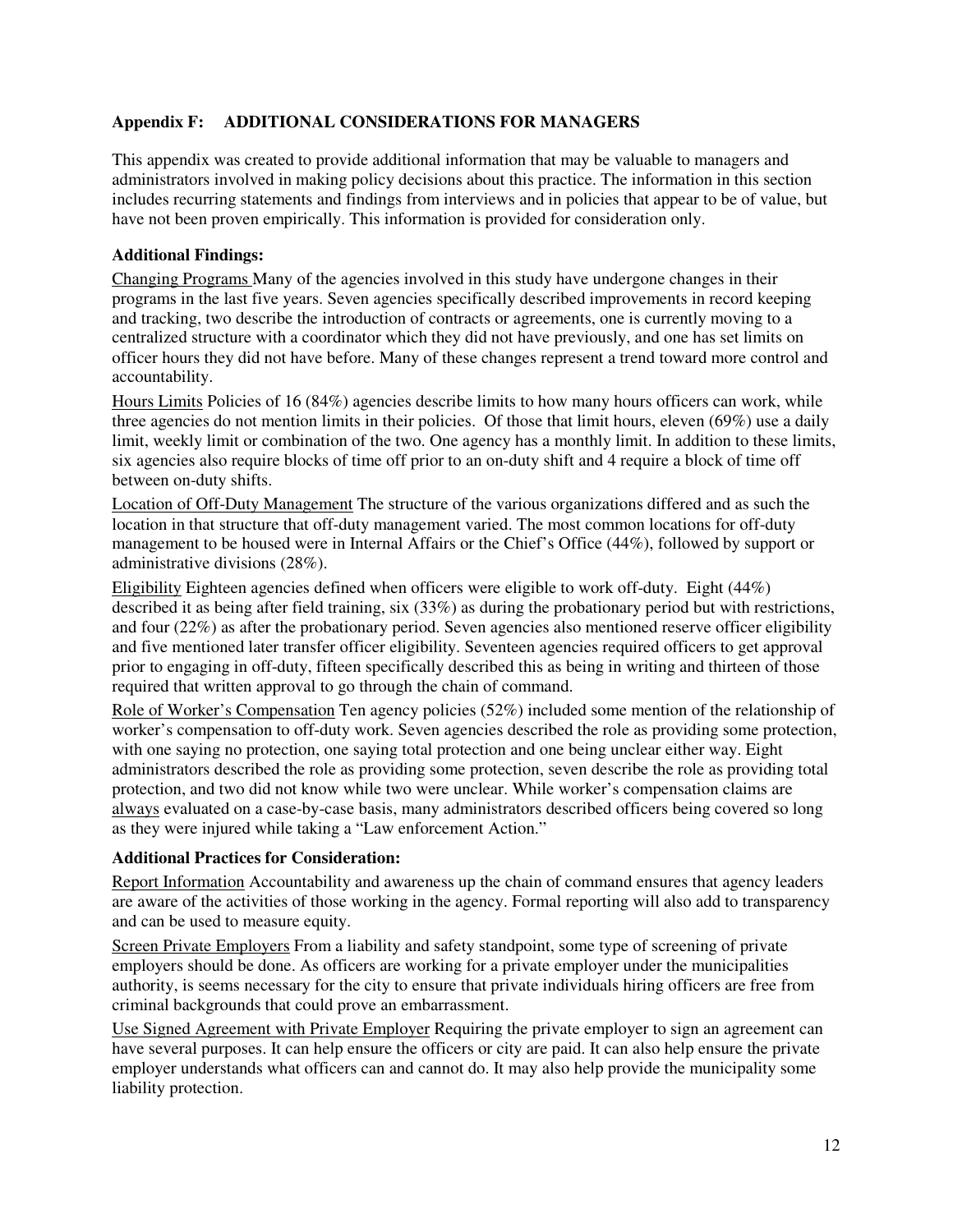## **Acknowledgements**

I would like to express my gratitude to the members of my committee, Willow Jacobson (chair), Jamie Markham, and Dale Roenigk, for their enthusiasm, patience and guidance throughout the capstone process. I would also like to thank the administrators from the 19 different agencies who participated in this project. I extend my deepest thanks and love to my wife Stephanie and daughters Lauren and Jessica for their patience and support throughout this process.